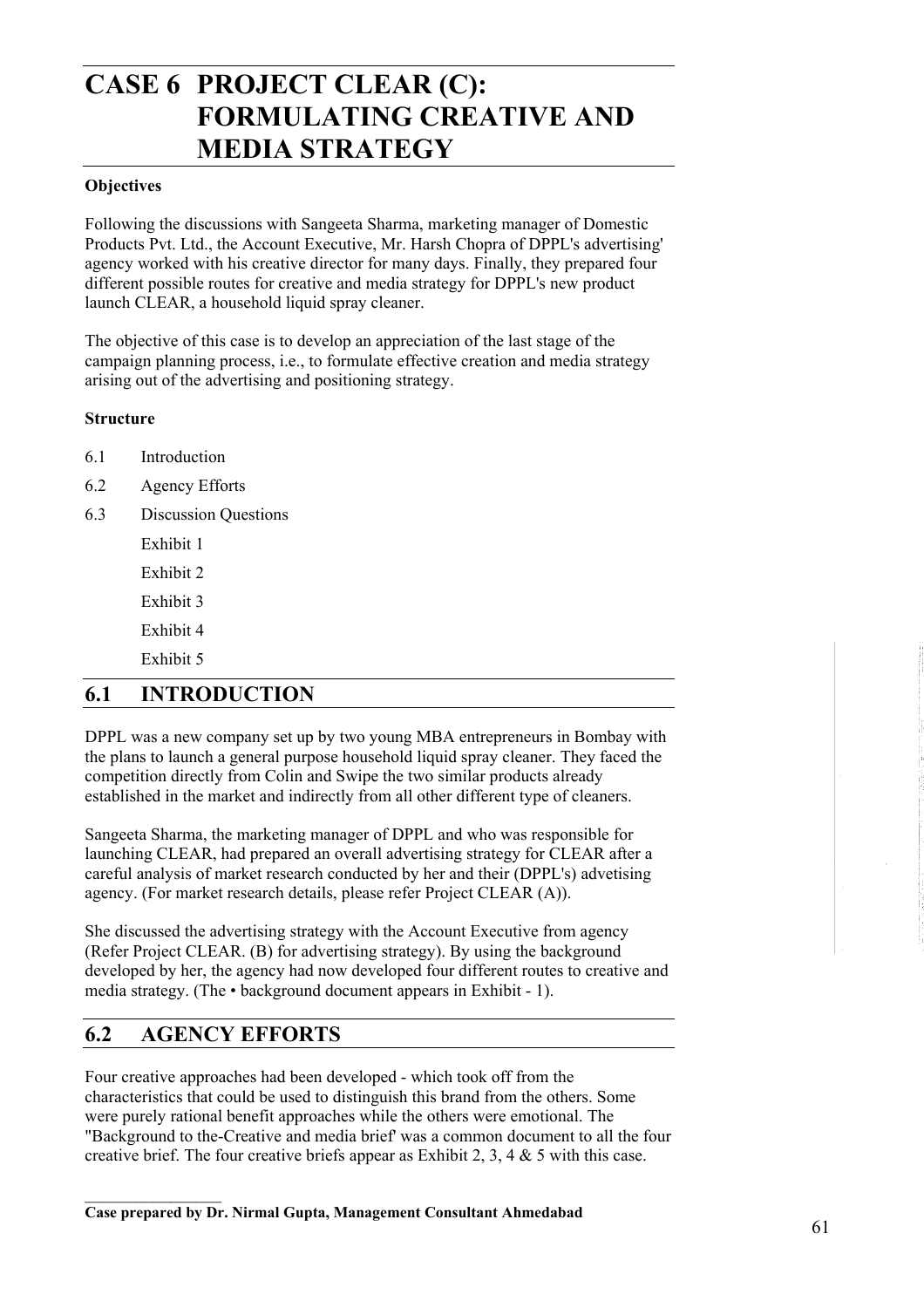

# Case Studies **6.3 DISCUSSION QUESTIONS**

- 1. How will you evaluate the four creative briefs and which one do you select for advertising execution?
- 2. What are the areas where these creative briefs can be improved?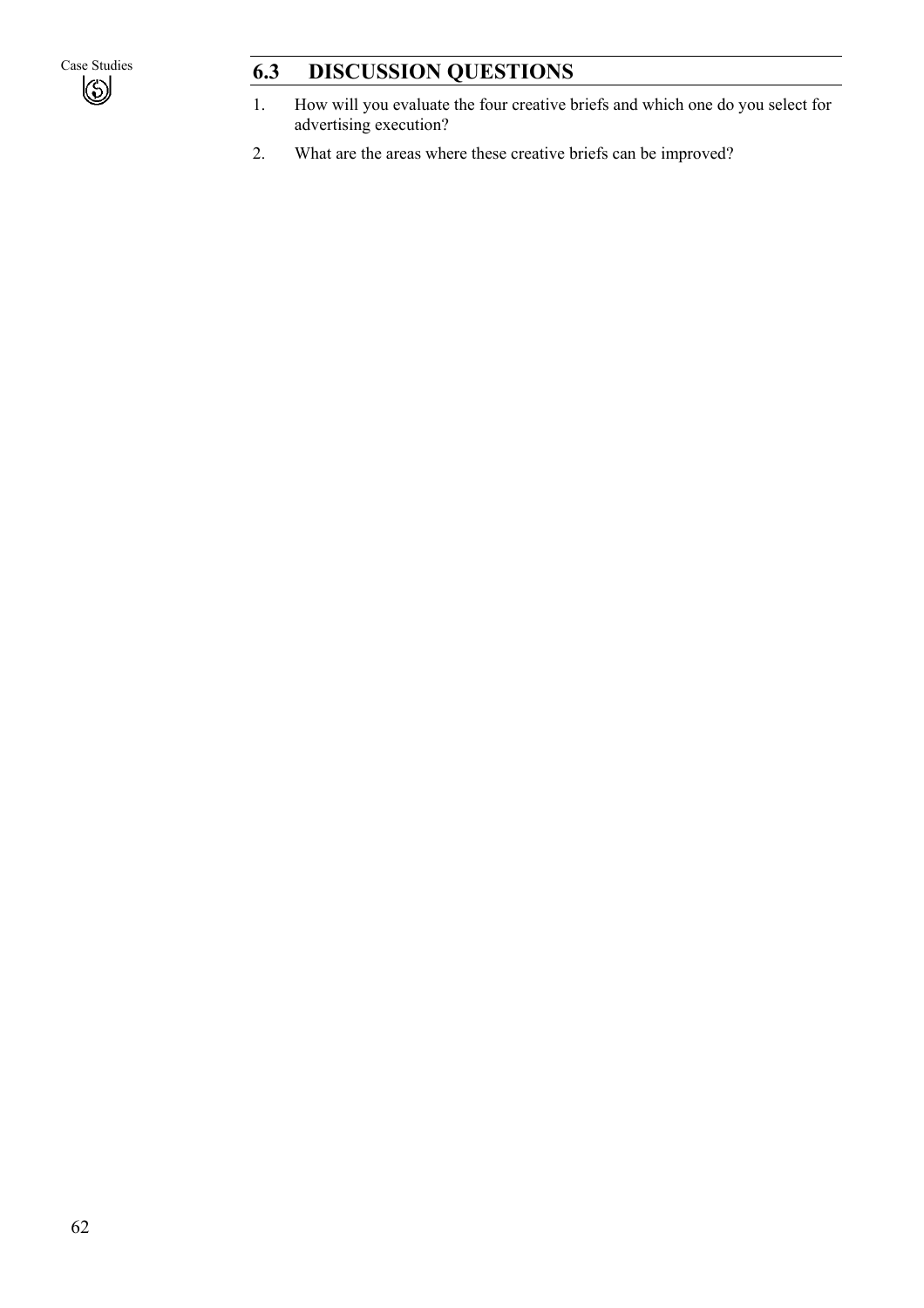#### *Background to Creative and Media Brief*



#### **JOB TITLE**

#### *CLEAR Launch*

#### KEY CHARACTERISTICS OF BRAND

#### *Physical & Emotional*

Clear is a new brand in the liquid general purpose cleaner category. It comes in a transparent bottle and has a spray mechanism. The cleaner is seagreen in colour and has a fresh lime perfume.

Usage is simple - it has to be sprayed on the surface and wiped off with a duster/cloth to leave the surface bright and sparkling. It can be used on a number of surfaces glass panes, windows, metal, sunmica doors, telephone, appliances, enamel painted window, wooden surfaces, chrome surfaces etc.

It saves effort and is convenient to use and is in line with today's rushed life. We offer an emotional benefit of appreciation for a clean and spotless home which does not require much effort.

#### **Market and Brand Performance**

CLEAR will compete directly against liquid spray cleaners in the market namely Colin and Swipe. It will indirectly compete against existing methods and products for cleaning the above surfaces e.g. soap and water solution, wet dusters etc. The market is large and diverse.

#### **Competitive Analysis**

#### *Who are they? How are they positioned ? How are they different ?*

Direct comepitition that exists from the brands Colin and Swipe is restricted mainly to the Western Region - there is no brand as direct competition at the national level.

Colin has a transparent bottle and blue liquid detergent and has a pleasant perfume. It's claim is `Glass and household cleaner'. Swipe comes *in* a yellow opaque bottle with a trigger spray.

#### **Previous Advertising Activity**

#### *Where, when, how much - for us and competitors.* **No advertisement for CLEAR before this. We are launching it.**

Colin has been advertising on television but intermittently. Some press advertisements have also been released. Swipe has not been advertising. on TV/Press. So far Advertising/ Promotion budgets for these brands are not known.

#### **What Should CLEAR say?**

We can say that CLEAR is an effective, convenient liquid spray cleaner with a fresh lime fragrance. We cannot say that it is more attractive than other liquid/spray cleaners, however, we can say that CLEAR is the only convenient liquid cleaner with a lime fragrance. Wd want to imply that we are better than spray' cleaners and more convenient than other cleaning methods.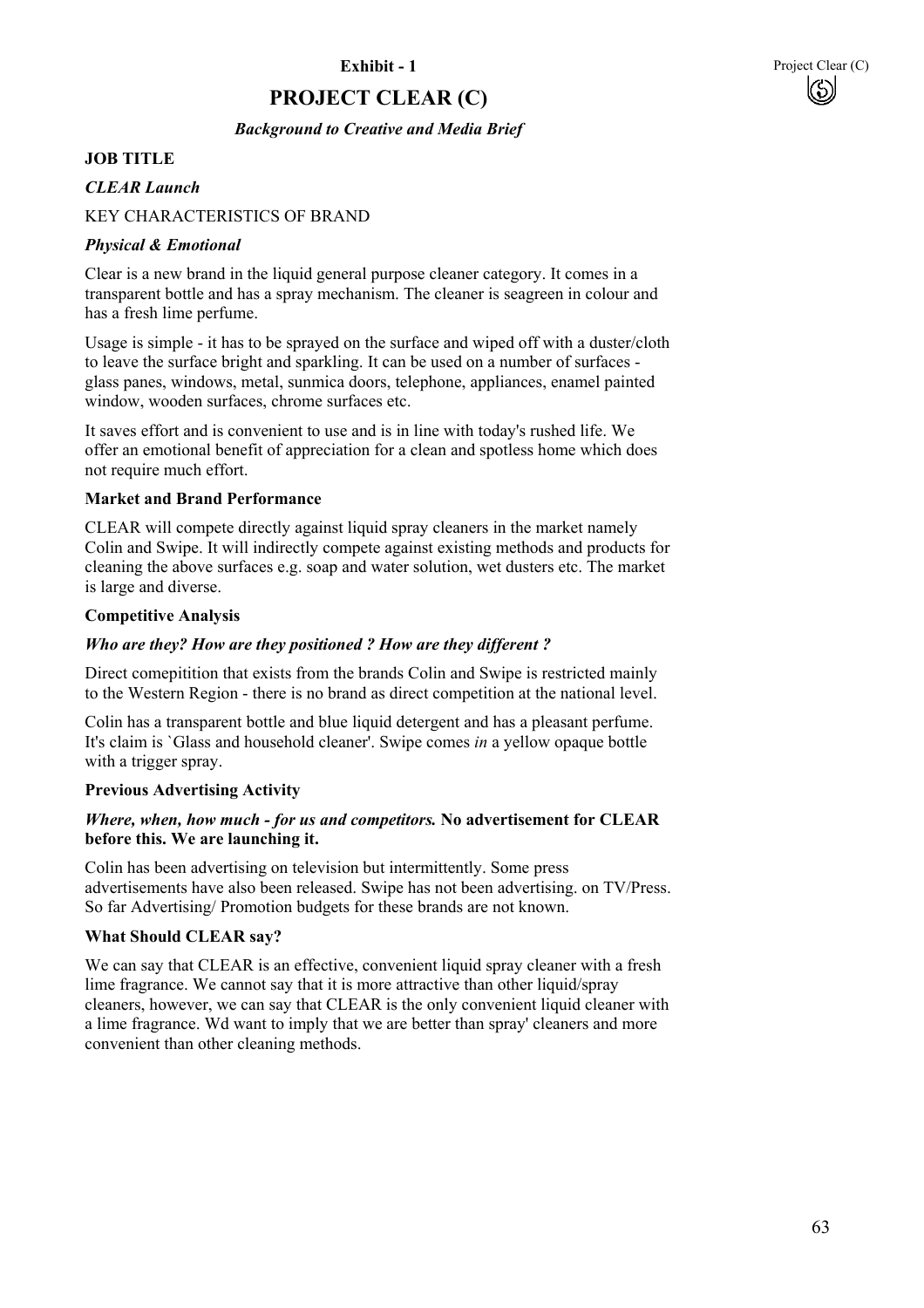## **Exhibit - 2**

## **PROJECT CLEAR (C)**

| $Approach-1$          |                |             |                          |
|-----------------------|----------------|-------------|--------------------------|
| <b>CREATIVE BRIEF</b> |                |             |                          |
| Client                | <b>Brand</b>   |             | <i>SWO No</i>            |
| DPPL                  | <b>CLEAR</b>   |             | Date                     |
| <b>Account Group</b>  | Creative Group | Media Group | Controller               |
| AG                    | CG             | MG          | CR.                      |
| <b>Job Title</b>      |                |             | <b>Production Budget</b> |
| <b>CLEAR Launch</b>   |                | -XXX-       |                          |

#### **Campaign Requirement**

We need a TV commercial for the launch and a press advertisement. These can be later developed into an ongoing campaign.

We need a visual and an end-line which should also appear on the pack and local POP material.

#### **The Target Audience**

Demographics, lifestyle, product usage attitudes.

#### **TYPE I/II**

#### **What is advertising intended to Achieve?**

- 1. To generate awareness, trial of this new brand.
- 2. To convey to the target audience that our brand is the only convenient and complete liquid spray with the freshness of lime.

#### **Single minded Proposition**

CLEAR is the only convenient household spray cleaner with a refreshing lime fragrance.

#### **Substantiation for the Proposition**

- The product can be used on all kinds of surfaces of mirrors, photographs, appliances, window, chrome plated surfaces, jewellery etc.
- It is available in an attractive package with a spray mechanism for easy usage,
- Usage is a simple. routine of spraying and then wiping off with a cloth.
- Our brand is the only liquid spray cleaner with a fresh lime fragrance.

#### **Mandatory Inclusions**

- 1 Company's reputation and past experince.
- 2 Availability -- grocers/chemists/retail outlets.
- 3 Convey the ` spray' method of usage.

#### **Desired Brand Image**

- Modern, convenient, useful.
- Dependable.
- Doing the right thing for your home keeping it clean and spotless.

Timing of Creative Work Group Account

Director Signature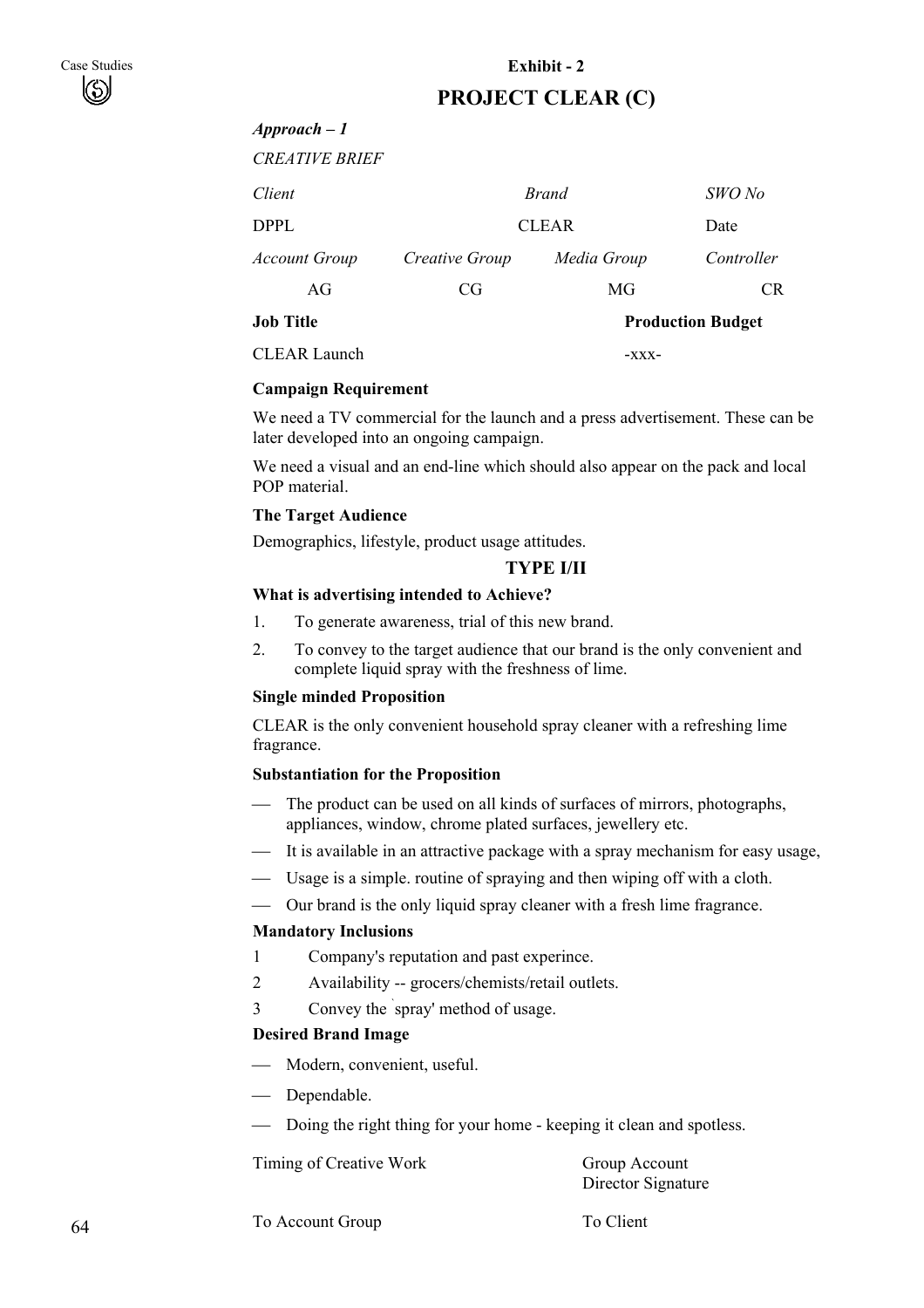#### *Approach – II*

#### *CREATIVE BRIEF*

| Client               | <b>Brand</b>          | SWO No.     |            |
|----------------------|-----------------------|-------------|------------|
| DPPL                 | Clear                 | Date        |            |
| <b>Account Group</b> | Creative Group        | Media Group | Controller |
| AG                   | CG                    | MG          | CR         |
| Job Title            | <b>Product Budget</b> |             |            |
| Clear Launch         | $-$ XXX               |             |            |

#### **Campaign Requirement**

Campaign, one off ad vs. no. of ads.

A launch TV commercial which may later can be developed into ongoing campaign. It needs an end line and a visual which can also appear on the pack - a pneumonic may prove extremely catchy.

#### **Target Audience**

Demographics, life style, product usage attitudes.

#### **Type I/II**

- 1. What is Advertising Intended to Achieve?
- 2. To generate awareness, trial of this new brand.
- 3. To position it as a different brand a new time saving cleaner.
- 4. To occupy the "convenient spray cleaner" position, ahead of anyone else.

#### **The Single Minded Proposition**

Clear is the only liquid cleaner that offers the most precious thing on earth.... Your time!

#### **Substantiation of the Proposition**

- 1. The product offers convenience in domestic cleaning. Most chores which are tedious and time consuming are relatively easily and effectively done by our product.
- 2. It is available in a convenient packing with a spray mechanism for easy usage.
- 3. The product involves merely spraying and wiping clean.
- 4. The product can be used on all kinds of surfaces mirrors, photoframes, windows, appliances etc. but is especially effective on glass surface.

#### **Mandatory inclusions**

Stockists, logos, phone nos. etc.

- 1. Name and reputation of company.
- 2. Availability of product at nearest grocer/supermarket/chemists etc.
- 3. Need to emphasise/demonstrate visually the easy spray and wipe method.
- 4. Need to educate consumer that it will not harm appliances/precious items. Desired Brand Image

Friendly, sophisticated, contemporary etc.

Modern, convenient, useful keeps your home looking. clean and spotless - effortlessly and easily.

| Timing of Creative Works | Group Account      |  |
|--------------------------|--------------------|--|
|                          | Director Signature |  |
| To Account Group         | To Client          |  |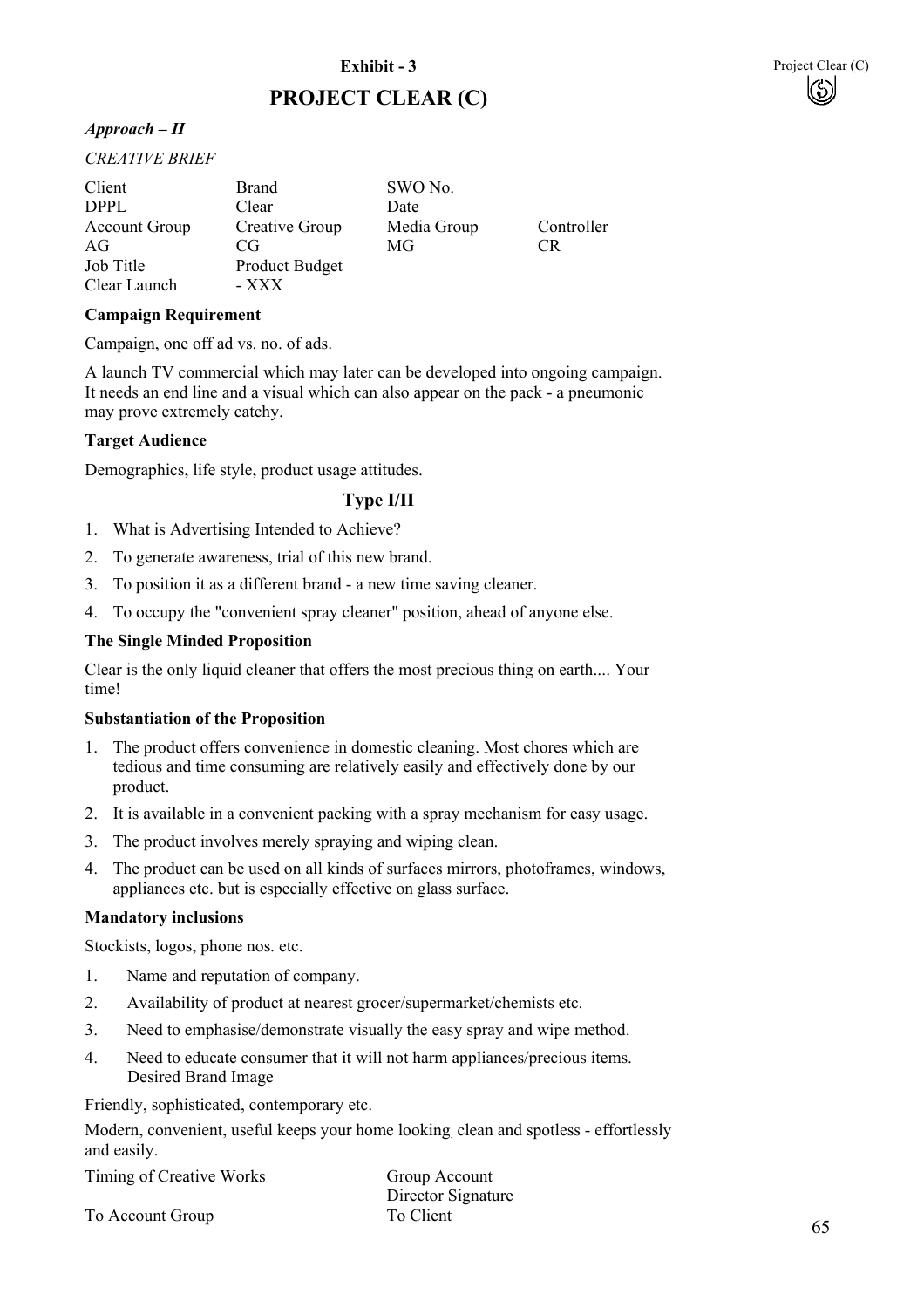## **Approach - III**

| <b>Job Title</b>      |                | <b>Product Budget</b> |
|-----------------------|----------------|-----------------------|
| AG                    | CG             | MG                    |
| <b>Account Group</b>  | Creative Group | Media Group           |
| DPPL.                 | Clear          | Date                  |
| Client                | <b>Brand</b>   | SWO No.               |
| <b>CREATIVE BRIEF</b> |                |                       |

*Clear Launch*

#### **Campaign Requirement**

Compaign/one off. vs.no.of ads

We need a. TV commerical for launch purposes which can later be developed into an ongoing campaign. We need an end-line and visual (also a pneumonic) which will appear on the pack and all POP material.

#### **The Target Audience**

Demographics, lifestyle, product usage attitudes.

Type I/II

What is Advertising Intended to Achieve?

- 1. To generate awareness and trial for the new brand.
- 2. To position CLEAR as a convenient, modem ` spray' cleaner.
- 3. To occupy the 'versatile and convenient position' ahead of anybody else.

#### **The Single Minded Proposition**

There are very few things in your house that can't be made spotless and clean in a jiffy by clear.

They are All living things and their clothes.

#### **Substantiation for the Proposition**

CLEAR is a very versatile product - cleans right from windows, walls and polished surfaces to chrome polished surfaces, appliances and jewellery.

It cleans well in relatively lesser time and effort - the method for cleaning is also convenient - just spray and wipe.

#### **Mandatory Inclusions**

Stockists, logos, phone, nos. etc.

- 1. Reassure that the product has been tested and does not harm appliances/precious items/jewellery.
- 2. Using testimonial advertising may be able to effectively reduce credibility problems that our " versatibility stance" might have.
- 3. Use company name and reputation.
- 4. Stress the easy availability factor at nearest supermarket/grocer/chemist etc.

#### **Desired Brand Image**

It is a convenient, versatile and friendly aid for the modem housewife.